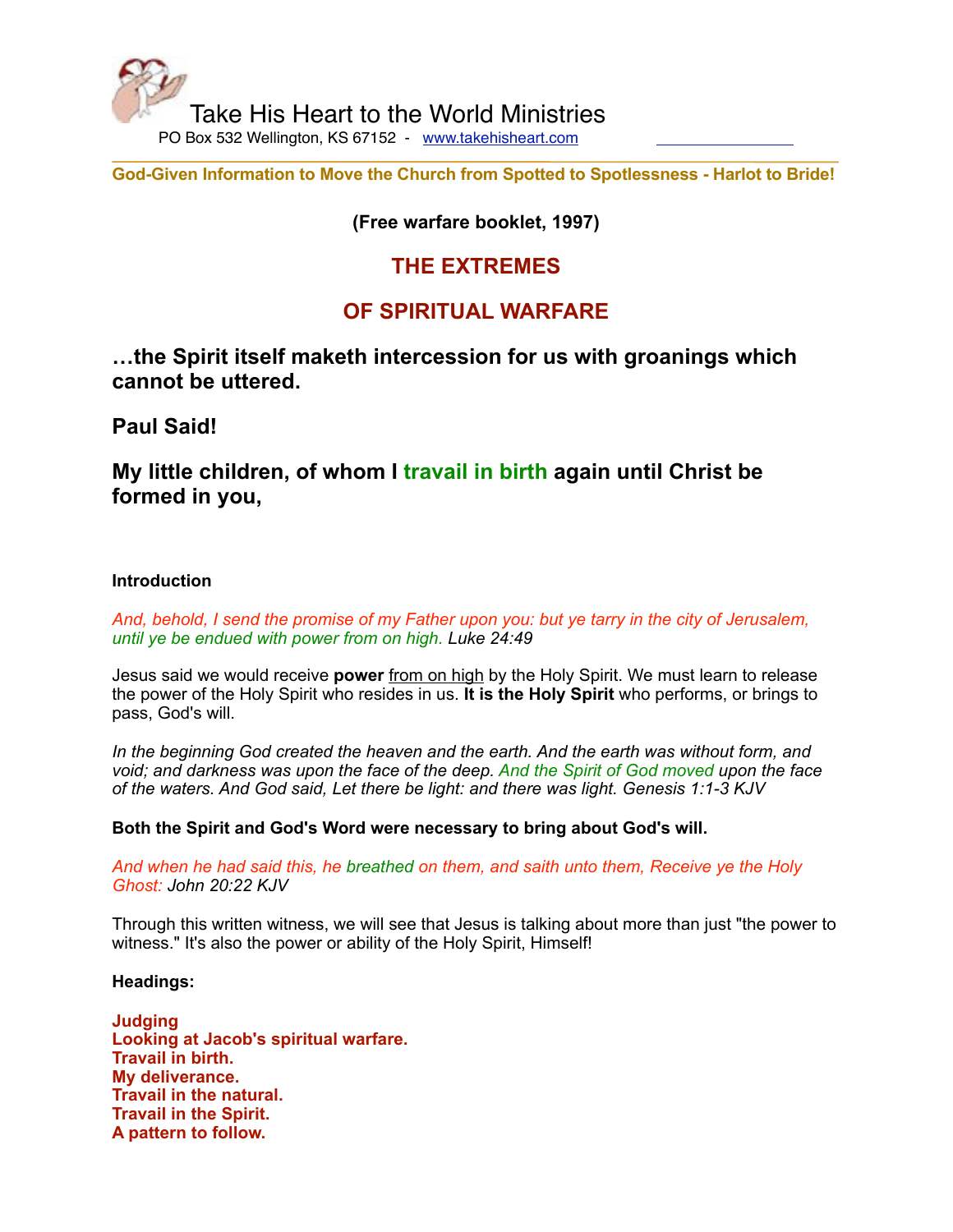## **The Extremes of Spiritual Warfare**

I'm writing this at the instruction of the Lord, knowing that there has been a lot of "judging " going on among His people concerning spiritual matters. Mankind has a habit of making judgements without being taught or having all the facts. It is my intent to share the understanding I have gained, through experience, of the extremes of spiritual warfare.

The Lord has been showing me churches who think they know about spiritual things, but don't. We see a picture of this same thought from the Lord's own mouth in Revelation 2:24 KJV. He is speaking to the church at Thyatira where the people weren't aware of a false prophetess among them and the Lord includes this in His statement,

…and which have **not** known the depths of Satan, as they speak.…

These people said they knew the depths of Satan but the Lord revealed they didn't. The Lord was simply showing me this same problem (which is the lack of knowledge about spiritual things) exists in the church world today. Just as in the church at Thyatira, the existence of false prophets who fortune-tell by the spirit of Python (familiar spirit) is extremely evident in the church today, and it goes unrecognized because of the lack of discernment and knowledge. These false prophets simply don't fit the picture presented by God's word. I'm boldly writing these things so you can see that God has been personally dealing with me through the years about spiritual things. I fully understand that Satan has a counterfeit for everything. As far as this writing goes, it is an attempt to reveal something that is sometimes perceived as being of Satan or evil but in reality, it is of God. It has to do with spiritual warfare, agonizing in prayer; **it's called travail. Paul did it! Jesus did it when He sweat drops of blood before His crucifixion!**

## **Judging**

It is my hope that this section will help all of us to become more teachable. After all, if we think we know all about a subject, we are unteachable. The only things that seem to break unteachability are testimony or a calamity. I prefer testimony, don't you?

The Lord spoke to me about judging and I share this so we can see the seriousness of judging things we haven't been taught or experienced ourselves.

In our natural life we make judgements (decisions). You're beginning to make a judgement on what this writing says. What is important is, **what do we base our judgements on?** How much evidence do we, personally, really have? So many times we judge by the appearance, without the truth revealed by the Spirit of God. Jesus said,

## *John 7:24*

*Judge not according to the appearance, but judge righteous judgement.*

To help understand righteous judgements, I share the following experience with the Lord. The Lord asked me,

*If a man receives, by the spirit of God, a word of knowledge and a word of wisdom, and it is revealed that there is a problem with another person, is that the judgement of the man or the judgement of God?*

I knew it was the judgement of God. The Lord went on,

*If this same man starts to see the same problem in those around him, is that the judgement of the man or the judgement of God?*

The answer was obvious, so I asked, **"Then what is judging?"** The Lord's answer,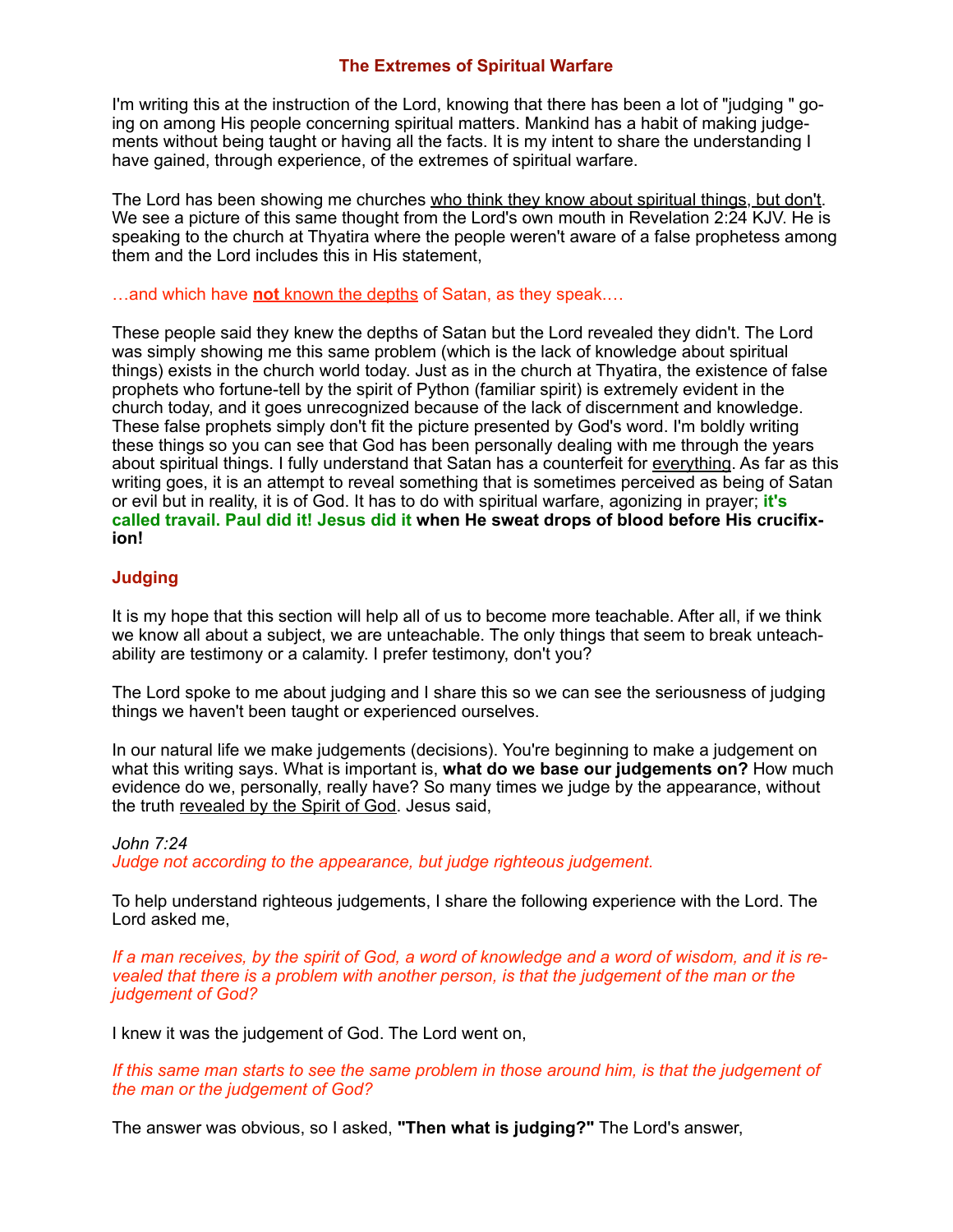*If a judge sitting on a bench does not have all the evidence and makes a judgement, he has "judged." If a judge sitting on a bench has all of the evidence and makes a judgement, he has made a sound decision and not a judgement.*

If you have all the evidence, you are not judging but making sound decisions. I've found that I really don't know much **unless the Lord has taught me about it.** We can see how easy it is for God to make righteous judgements, as He knows everything. What does God say?

#### *Jeremiah 23:22 KJV*

*But if they had stood in my counsel, and had caused my people to hear my words, then they should have turned them from their evil way, and from the evil of their doings.*

**Standing in His counsel** is the key element required to make sound judgements and be truly successful in anything. We must have our minds retrained to think spiritually and learn spiritual things because we all come from carnal minds. Experience is a great teacher but without the Lord's input we sometimes read things wrong, because of our lack of understanding of spiritual things.

I'm reminded of a person I knew who was in jail. A Satanist had put a spell on his cell mate and said he wouldn't be able to sleep. Far out? No, words are powerful. They are spirit and in the spirit realm exists both good and evil forces. Well, this person I knew received a prayer cloth from a ministry. Being in a cell with a man who couldn't sleep, what would you do? He gave the cloth to the man and instructed him to put it under his pillow. Things started to happen. When he called me, he told me the story and that they had prayed for the man to have a good night's sleep. He said that instead of a good night's sleep, the man was up on his hands and knees, growling like an animal. He said, "God didn't answer our prayer." He wanted to know why? I explained that for the man to really have a good night's sleep he would need to be delivered from those things hindering him. God could give him a good night's sleep but for it to be **real** and lasting, deliverance would have to take place.

From this incident we can see that spirits can and do manifest in the physical because of the presence of God's anointing. There was warfare going on in the spirit realm because of the prayer cloth. The prayer cloth made the difference. We also see that sometimes when we pray for something, **we have no idea what all must occur for God to truly answer our prayers.** If we are ignorant of spiritual matters, we think something is going awry when it really isn't.

#### **Looking at Jacob's spiritual warfare.**

#### *Genesis 32:24-28 KJV*

*And Jacob was left alone; and there wrestled a man with him until the breaking of the day. And when he saw that he prevailed not against him, he touched the hollow of his thigh; and the hol*low of Jacob's thigh was out of joint, as he wrestled with him. And he said, Let me go, for the *day breaketh. And he said, I will not let thee go, except thou bless me. And he said unto him, What is thy name? And he said, Jacob. And he said, Thy name shall be called no more Jacob, but Israel: for as a prince hast thou power with God and with men, and hast prevailed.*

Where did Jacob prevail? In the Spirit. He changed something. His name change from Jacob to Israel was just as important as God changing Abram's name to Abraham. It had an eternal and lasting effect. It changed the future. Jacob moved the kingdom of God by using force in the spirit realm.

It is obvious that the angel dislocated Jacob's joint to cause pain and difficulty in wrestling. If you had been standing there, you would have seen Jacob wrestling with something you couldn't see. Had one judged what was going on, by the appearance, one would have said Jacob had gone crazy. But if one had all the evidence, understood all that was happening, that it was spiritual warfare, one would make a righteous judgement. Jacob hadn't gone crazy. Was this spiritual warfare? Did it have a good result and a lasting effect? The answer is, "Yes," and we see that Jacob experienced **pain in the physical** from wrestling in the spirit realm, to get what he wanted. There was pressure applied in a specific place in the hollow of his thigh, to cause his thigh to become dislocated. We also see that Jacob wrestled for quite some time, to prevail. It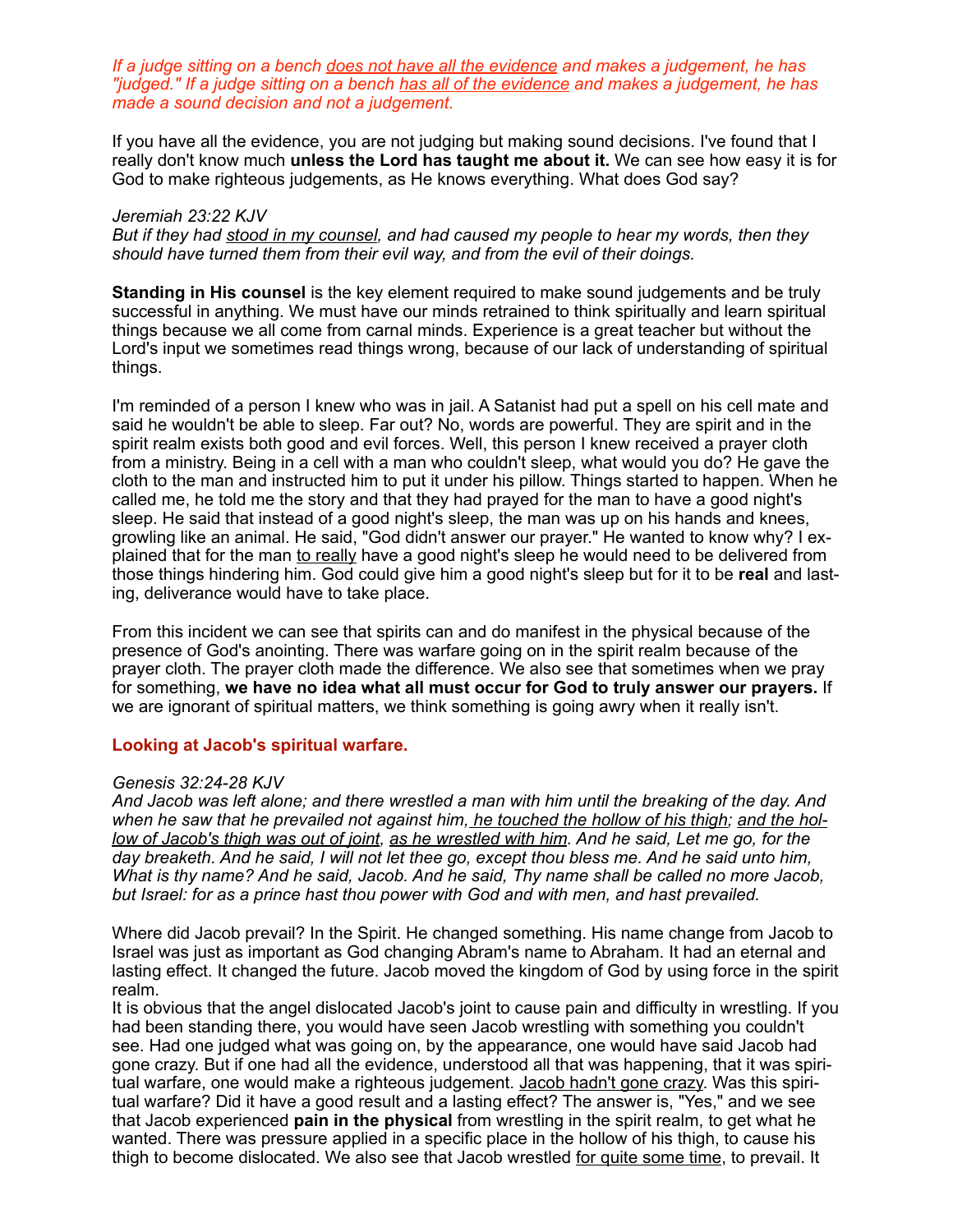wasn't a "pie in the sky, snap your fingers" situation, because, " The kingdom of God is taken by force."

To start to get the right picture here, we must also include the fact that God had already ordained what was to happen to Jacob, before this incident. *Genesis 28:15 KJV*

*And, behold, I am with thee, and will keep thee in all places whither thou goest, and will bring thee again into this land; for I will not leave thee, until I have done that which I have spoken to thee of.*

In the natural, God showed Israel the promised land, representing the kingdom of God or Israel's given kingdom. They had to literally take it by force, by coming against those who already possessed it. It was war. God was simply saying that the wrong people are in control of this land, take it.

Can't you see the leaders of Israel standing at the border, saying to those in possession of the land, "Now, our God said your land is ours, so, 'shoo,' go away, 'shoo.' Go on now, if you don't we'll have to get rough with you. Go on, 'shoo.' We're speaking to you in the name of our God. We are His liaisons and His name is above your god's name, so 'shoo,' go on, 'shoo'." Pretty soon you would see the leaders still standing at the border, crying to God, saying, "Lord, they won't go away. We told them to go, that You said for them to, so why God, why? You said the land was ours!"

God told *Take His Heart Ministry* some years ago that we were in a war whether we believed it or not. You are too! It's a war and the enemy doesn't give up easily.

#### **Travail in birth**

In the New Testament, Paul spoke of "travail in birth."

#### *Galatians 4:19 KJV*

*My little children, of whom I travail in birth again until Christ be formed in you,*

Travail in this scripture, according to Strongs, is this, **to experience the pains of parturition (lit. or fig.): - travail in (birth).**

Parturition is the act of giving birth. So if we insert the meaning of travail into Paul's statement, we have this,

#### **My little children, of whom I'm experiencing the pains of birth again until Christ be formed in you,**

Paul was not talking about pain in "thought" but he was experiencing pain in the physical, from a spiritual source. When God first started to introduce me to what Paul was talking about, "travail for someone else," He gave me a dream in the night. I dreamed I was going to have a baby, as a man. Being carnally minded, I thought this was absurd. So the Lord then showed me a person who was both male and female. This didn't help my understanding right then because, I thought the Bible said that there is neither male nor female in Christ Jesus.

#### *Galatians 3:25-29 KJV*

*But after that faith is come, we are no longer under a schoolmaster. For ye are all the children of God by faith in Christ Jesus. For as many of you as have been baptized into Christ have put on Christ. There is neither Jew nor Greek, there is neither bond nor free, there is neither male nor female: for ye are all one in Christ Jesus. And if ye be Christ's, then are ye Abraham's seed, and heirs according to the promise.*

What is really being said here is that once you are a child of God, by faith in Christ, you are no longer separated by nationality or sex. You are not separated by one being bond or one being free. You are in Christ, you are Christ's, in one body (the church), and everything He has is yours, as a body, because you are the heir!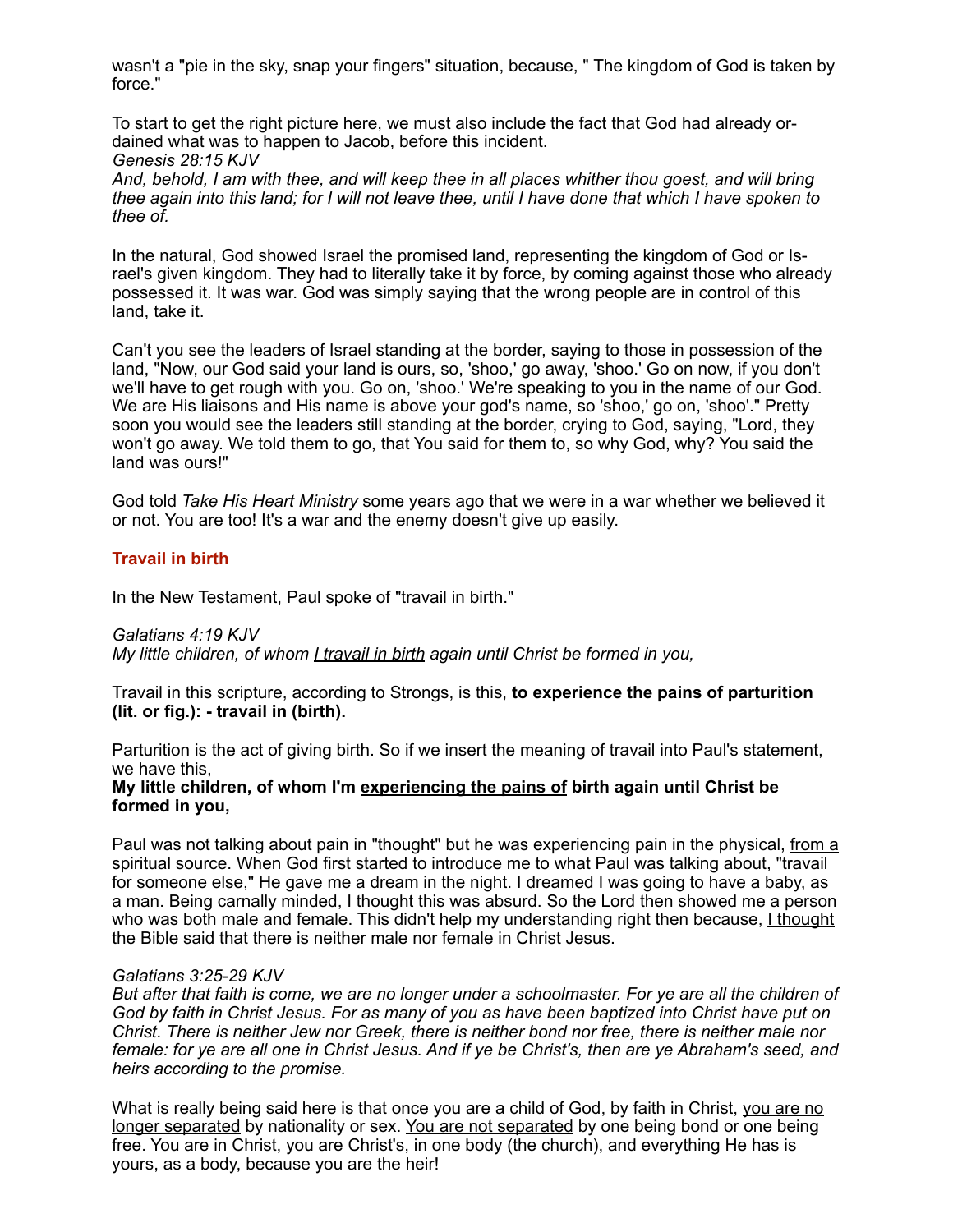Jesus had the fullness of the Holy Spirit. If we are baptized in the Holy Spirit, we have **the potential of letting** Him do anything He pleases through us, according to His will. We don't have to let Him do what He wants. We must be willing.

If you are baptized in the Holy Spirit, you have both male and female in you. The Holy Spirit is a "He" but when creation was taking place, the Holy Spirit - the Breath of God hovered over the waters as an incubator, so to speak, and was female in nature. He brought to pass the "Word" of God.

I've heard testimony of people agonizing on the floors of hotels, before the start of large meetings. Miraculous things come about in these meetings when this is allowed to happen. The agonizing they speak of is travail, as in childbirth, the very thing Paul talked about, "travail …until Christ be formed in you."

It has taken years of experiences for me to start to understand spiritual travail. Understand the fact that I could spiritually have a baby. Understand that I could travail in birth again for you until Christ be formed in you, just like Paul. Understand that through intercession and travail (giving birth) something will come to pass that will never come to pass any other way.

Soon after the Lord had showed me these things, I started to experience what the following scriptures paint as a picture, or illustrate.

*Romans 8:26,27 KJV*

*Likewise the Spirit also helpeth our infirmities: for we know not what we should pray for as we ought: but the Spirit itself maketh intercession for us with groanings which cannot be uttered. And he that searcheth the hearts knoweth what is the mind of the Spirit, because he maketh intercession for the saints according to the will of God.*

In prayer, my stomach would tighten and there would be a pushing, a pressure, with extreme tightening of the muscles, like a woman giving birth. All I could do was groan within myself when this event took place. This would happen, over and over, just like a woman having a baby. Sometimes it would be severe and sometimes not so severe. More than once in my life I've had enough pressure build that I thought the vein in my neck would burst.

No one can make Spiritual travail happen; it is introduced at the will of the Holy Spirit because, **the Spirit itself maketh intercession for us with groanings which cannot be uttered**. The Spirit of God is interceding, **not us!** It is the Spirit of God bringing life to God's will, what has already been ordained, or spoken by God.

Through the years, I have experienced travail (groanings from the tightening of the muscles) coming on me not only in prayer meetings but also at odd times and places, such as before and during church meetings, on the streets, and during conversations with people. I have travailed for other people, and seen them delivered from major spirits. I believe I've travailed for myself. I've been with other intercessors and the Holy Spirit would move the travail around among the intercessors, to let each have a rest. I rarely know what I'm travailing about. This fits, **for we know not what we should pray for as we ought.**

I've seen the fruit of travail, when used with the name of Jesus! I've seen the fruit of using Jesus' name without travail! I have seen the name of Jesus used without travail, with no results! I site my own deliverance from the spirit of fear.

Some years ago I had the spirit of fear. It controlled me and would rise up whenever it wanted to. My wife and I had discussed the fact that I had it. Fear of failure was what was revealed later, as I was going through my deliverance. This was understandable as I felt that I had failed in every thing I had tried to accomplish in this life. The devil uses real facts so you'll accept what he's putting on you.

#### **My deliverance.**

There came a time in my life when we were attending a church where they believed in deliverance. My wife and I attended a prayer meeting especially for us. When they prayed for me it was revealed that I had a spirit of fear. It was no surprise to me so I agreed that I wanted rid of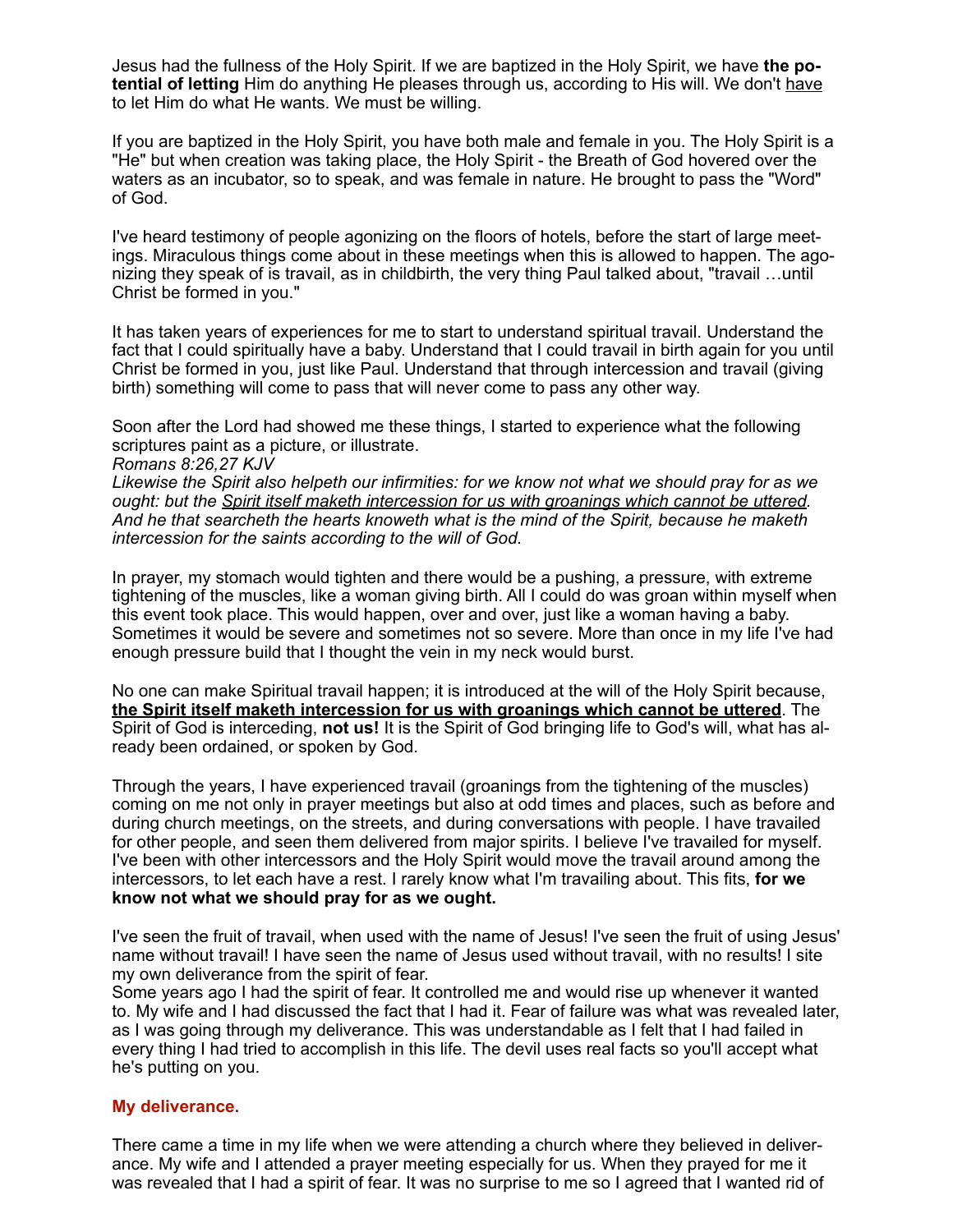it. All those in the room were in agreement and the spirit of fear was cast out, in the name of Jesus, along with some other things. The prayer was intense, as far as I knew intense to be at that point in my life. There was no change in me as far as I could tell but I gave God the benefit of the doubt. No travail here.

Some time passed and God moved us to another church, which believed in deliverance also, but they seemed to know more about spiritual things. I knew God had led me there, so I was open to learning what He wanted me to learn, even though my carnal mind would sometimes say, "Let me out of here!" I was learning a lot more than I realized at the time, through demonstration. Finally one night at a prayer meeting, a lady standing beside me backhanded me in the stomach and said, "Come out in the name of Jesus!" not naming what it was. She had obeyed the Lord, not knowing what it was.

Some three months later I became sick at a prayer meeting. I had tremendous pain in my midsection and wanted to be in a curled-up position to relieve the pain. I was ready to go to the hospital but the pastor said it was deliverance. These people were surprised that it had taken so long, referring back to the backhand in the stomach, in the name of Jesus. Don't forget, this all started with the name of Jesus, and action.

I decided to trust these people and obeyed their directions. I found myself on my side on the floor, as it was the only position I could stand. They started praying and soon the prayer became loud. It was warlike prayer in the spirit, with authority. One lady in the group soon knew exactly where the spirit was lodged, in my liver area. Some people in the room were in travail and others were just praying in the spirit. This was also the approximate time that they came to know they were dealing with the "fear of failure."

The lady, who knew where the spirit was, placed her hands over my liver area where this tremendous pain and knot, or lump was occurring. She then pushed upwards, speaking in the spirit, in a commanding voice, and I felt this big lump inside of me move upward. "Whoa, this is real!" She knew it had moved and continued pushing to get it to move more, commanding in the name of Jesus and speaking warlike in the spirit. At times it would not move and then **the travail** and the warlike tongues would increase. I started to ache all through my body. I soon knew or understood that the spirit was well entrenched in the muscles of my body, clear out to my finger tips. This big lump was being moved up my throat and I began spitting up phlegm. There was also evidence that I had started to bleed. They realized the spirit was tearing me and commanded it to stop. It did, and through much agonizing, and with the name of Jesus, the deliverance was completed. The spirit had been totally entrenched in the flesh of my body. The next morning I awoke to a new world. No, it was the same world; it was me who was different. **Fear**  was gone, I had been set free. The "what if's" weren't controlling me any more. My body still ached from the reality of being torn but that would heal. I was advised to rest for three days, eating lightly and filling my spirit with Christian praise and worship and the Word of God.

Looking back at this experience, I understand some more of what Paul meant when he said,"**…I travail in birth again until Christ be formed in you.**" Jesus had no fear in Him, so if Christ be formed in me, fear had to go!

I give glory to the One who sent the Holy Spirit, Whose works are beyond our imaginations. As you can see I've been on both ends of travail. I've learned through the years that if we will yield to the travail that comes up in us, about something or someone, there is always a change, a good result, fruit. **Travail brings life! It's the Holy Spirit doing it, not us!**

I could give example after example of travail being the key factor in major deliverance. I've been to churches when travail would come up in me for the meeting or for the church, and God didn't have me say anything. Was something going on? Yes, a battle in the spirit world. When the Lord started dealing with me about writing this He showed me in the night that Christians are slaughtering, not only their own people but **"knowledge."** These are well-meaning Christians who come against, and in some cases shut down, the clapping of hands, marching, shouts of joy, the stomping of feet, and especially travail, believing it is of the devil. The Lord made me realize that they don't recognize that they are coming against the very things that set themselves and others free. And yes, these things can happen and be of the flesh but we must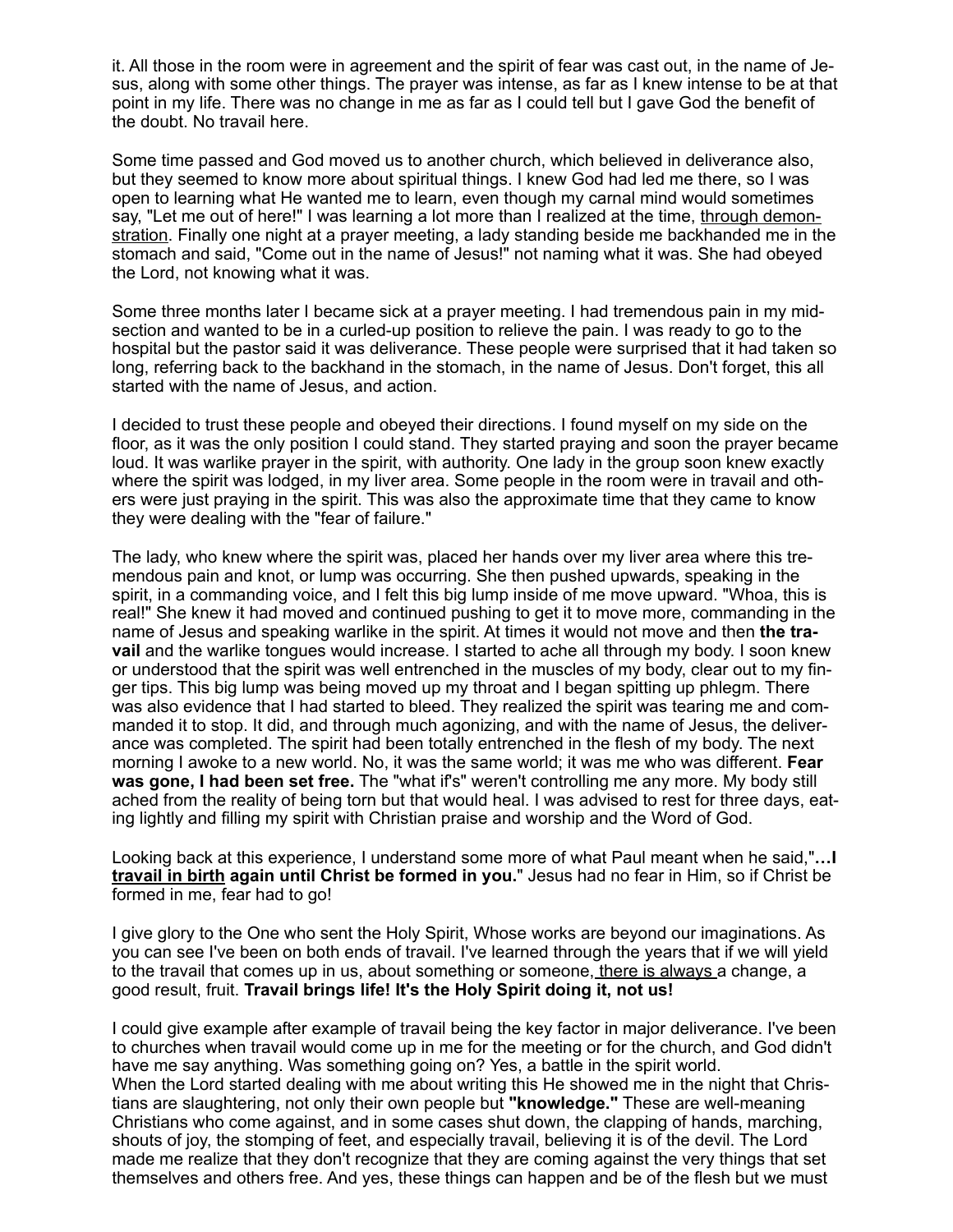#### remember, **the weapons of our warfare are not carnal but mighty to the pulling down of strongholds at the direction of the Holy Spirit.**

Well, the spirit of fear had a stronghold in me. Thank God for travail! I know that's not the fullness of what "strongholds" mean but nevertheless, it is part of the picture. Have you perished in some way, or lack something because of the lack of knowledge concerning travail? God says that we perish for the lack of knowledge. It's possible that the very thing you've been praying for, for years, hasn't happened because of the lack of travail.

Some people brought a person to one of our meetings so several of us wound up praying for this particular person. We had no information but knew this person was heavy with a burden, beaten down in some way. I know the prayers of everyone were important but travail came up in me when I was praying for her. When it was all over, the only thing I knew for sure was that **something would change.** I felt there was something she needed to release. After the meeting we felt totally inadequate because no one had a word of any type for her or her situation. Some time passed and finally we got a report concerning this woman. Her husband, who was the son of a preacher, and an alcoholic, among other things, whom she had prayed for many times, suddenly threw away the alcohol, accepted Christ, and completely changed his life. They gave examples of the extreme changes in his life. **Years of praying** hadn't produced any significant changes in his life. Then travail entered the picture. You say coincidence? I say deliverance, super-natural deliverance, by God, Himself. He gets the credit, we didn't even know what was going on.

We should understand that the devil has a counterfeit for everything. Counterfeit salvation, counterfeit righteousness, counterfeit faith and a counterfeit of what is being discussed here. You name it and he has a counterfeit. He uses fear to stop the investigation of the doctrines of men. "I better not read this or that because there might be something in it that might deceive me, confuse me, mislead me, etc." FEAR! I was delivered from fear. I know it's much bigger than most Christians think.

I encountered the devil in 1980. I heard him speak to God, and I'm here to tell you **he's a lot more masterful at deceiving than you may think.** He'll give up territory easily, in some places and some cases, so one doesn't realize where the real war and deceptions are. He wants you to run along side of the pure truth so you won't realize that you're not in it. He's not too concerned about "pie in the sky" warfare because he knows to let go of the lesser things to make us feel successful and not realize the many times we aren't. Jesus said to count the cost. Really deep foundational changes cost something. We come from a "pie in the sky," instant society. We roll up to McDonald's, speak, and receive what we want, in minutes.

## **Another picture:**

Remember the example of the leaders of Israel, standing at the border, demanding the possessors of the promised land to leave? Satan is no dummy, so he and his possessors of the land use a scheme of giving up a 100 acres, along with a little battle, and "poof!" they've made the Christians think, "Lord we won! We got the victory! We have a place to live. We're satisfied. Thank you Lord." They are forgetting the real mandate from God. The enemy then moves back in, stealing the land back because he was not completely ejected from the land by God. (A spirit will pull back, letting you think it has left.)

Is everyone in the body of Christ called to pray? Yes! Is everyone an intercessor? No! No more than everyone is a prophet, or an evangelist, or a preacher, etc. We in the church need to let the different parts of the body perform in their function, as given at the will of God. None of us can change what we are called to do, like it or not. Find where you belong, God's function for you, and work with the other parts of the body as God expects you to, learning about other people's purposes and building them and their functions up, not tearing them down.

No matter who you are in the body of Christ, you need the function of an intercessor. You need someone anointed to bridge the gap for you and the body of Christ. Few are willing to pay the price and spend the time, as depicted when Jesus asked the disciples to watch and pray with Him just before His crucifixion. Jesus is the great intercessor and our example. After He asked the three with Him to watch, *He went forward and fell on the ground and prayed.* (Mark 14:32-35)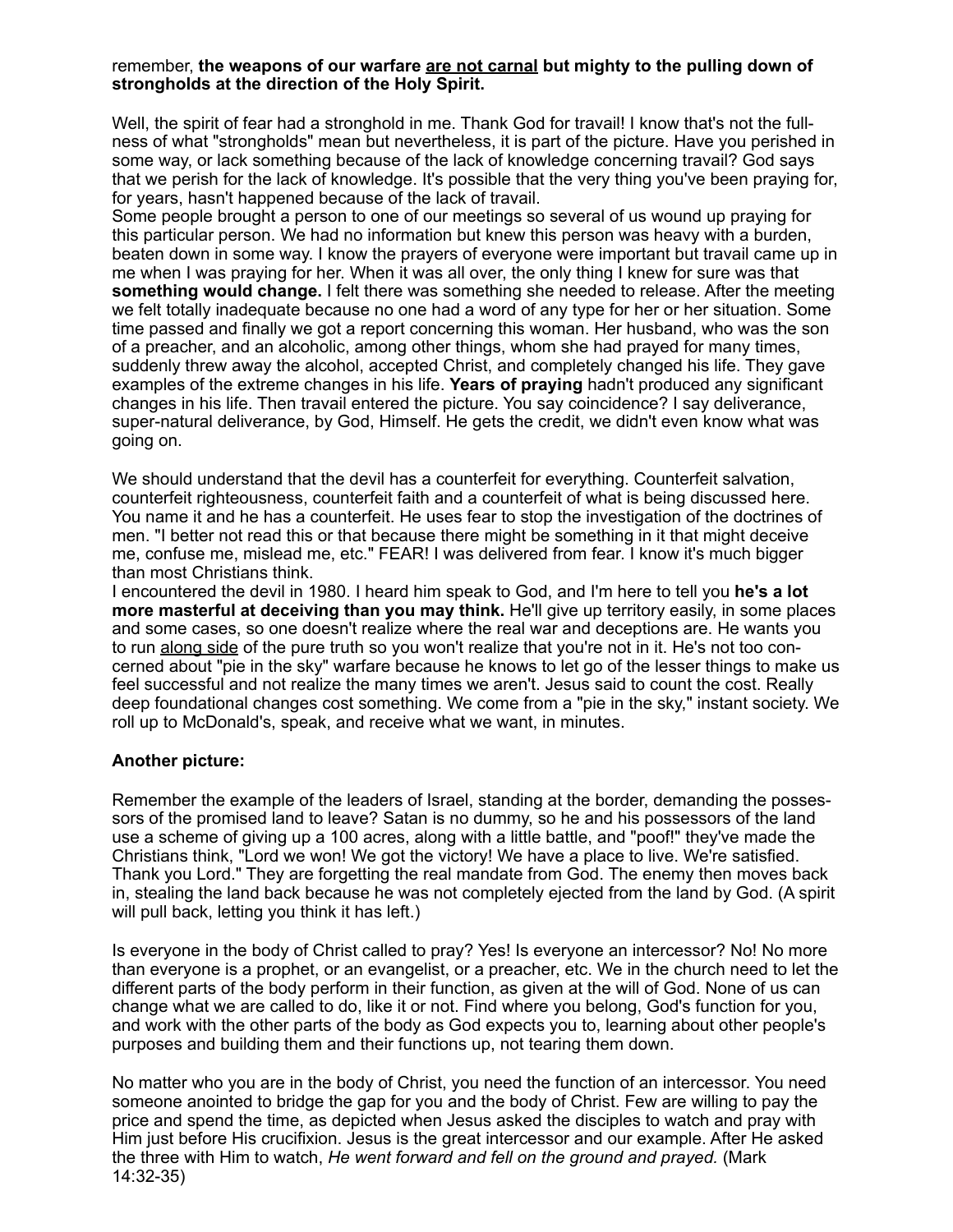The three with Him went to sleep more than once during this whole ordeal, even though the Lord agonized (travailed) in prayer so much *..."His sweat was as it were great drops of blood falling down to the ground."* (Luke 22:44) The Lord wanted the disciples to watch and pray, so they wouldn't fall into temptation. Jesus was vexed in His soul. He said, *"My soul is exceedingly sorrowful unto death:...."* He returned to them three times before **He finally said,** *"It is enough."* (Mark 14: 34-41 ) Something needed to be prayed through or He wouldn't have said, "It is enough." Everything had already been ordained by God that was to happen to Jesus on the cross, down to the littlest detail, and yet something had to be travailed about to bring it forth. Jesus' flesh and soul was pulling away from God's purpose. *"...Abba, Father, all things are possible unto thee; take away this cup from me: nevertheless not what I will, but what thou wilt."* (Mark 14:36) Intersession had to take place before the biggest event in the history of mankind, in order for it to come to pass, even though it had been ordained by God.

Now there's another great event ordained by God that needs spiritual warfare, agonizing prayer, and travail. It is the spotless church, the Bride. It will take much travail to purge harlotrous acts and bring into being those things, those acts, already ordained by God concerning the Bride. Harlotry must be brought down, and God has set this before us as a body. How well will we do? Intercessors, keep going because you are one of the keys to bringing forth the will of God! You are the one God has called and placed an anointing to bridge gaps that the other anointings can't bridge. He wants you to release the ability of the Holy Spirit through your person. Pray against harlotry and call forth the spotless church! The world needs it! Stay prayed up, placing intercession high on the list of importance in your life. It's for the Lord. The spotless church will save people and do things the church in the world never will. I know this because He's been teaching me about it. The Lord told me, *"Remember, it's for me and not for you."* Those words have changed my thought patterns and my actions. Have they touched your heart? (Jesus died, or paid the price, for everyone in the world but the church is falling short!)

If you are an intercessor and God uses you in travail, you've probably had the same problem I have had of knowing what to do when it comes. The following not only gives a pattern to follow in the church but paints a picture of the whole situation concerning the lack of understanding about spiritual intercession. Travail in the natural parallels travail in the spiritual!

#### **Travail in the natural.**

Have you experienced being in a position of hearing a woman scream during the travail of childbirth? Chills went up and down my back the first time I ever heard this happen. Now that I think about it, no one likes to hear screams of distress anytime, partly because of what they indicate to the natural mind. **I wanted out of the room and away from the situation,** mainly because the screams suggested to my mind that the doctors had erred or something was dramatically wrong.

My reaction came from my lack of understanding. As I matured and came to understand birthing, a screaming woman ceased to bother me. I have compassion for her because I've learned that's the way some women deal with this painful situation, **the travail of birth.** Some women scream in childbirth and some don't. It's more painful for some than others and I've noticed that some women who don't scream tend to put down those who do. This isn't prevalent but nevertheless, exists. This comes from judging a situation without knowing or understanding all the facts. This is unlearned judgement, unrighteous judgement.

#### **Travail in the Spirit.**

The picture I've painted in the natural applies to the spiritual picture also. The church basically has judged travail from an uneducated view. It hasn't understood travail so sometimes it is condemned. I, for one, was very leery the first time I saw spiritual travail and wanted out of the room, just like in the natural. The more I learned its purpose and saw its fruit, the more comfortable I've become with it. To birth Christ (Life) in someone, or situation, what more can one ask for? I have, however, been concerned when travail comes up in me in church and in public places. At times in church I've left and gone to other rooms and sometimes I've stayed, trying not to be conspicuous. A lot of times the travail is for myself or for the service. We need it because it changes things, whatever it is about. So, how should we handle travail in public places?